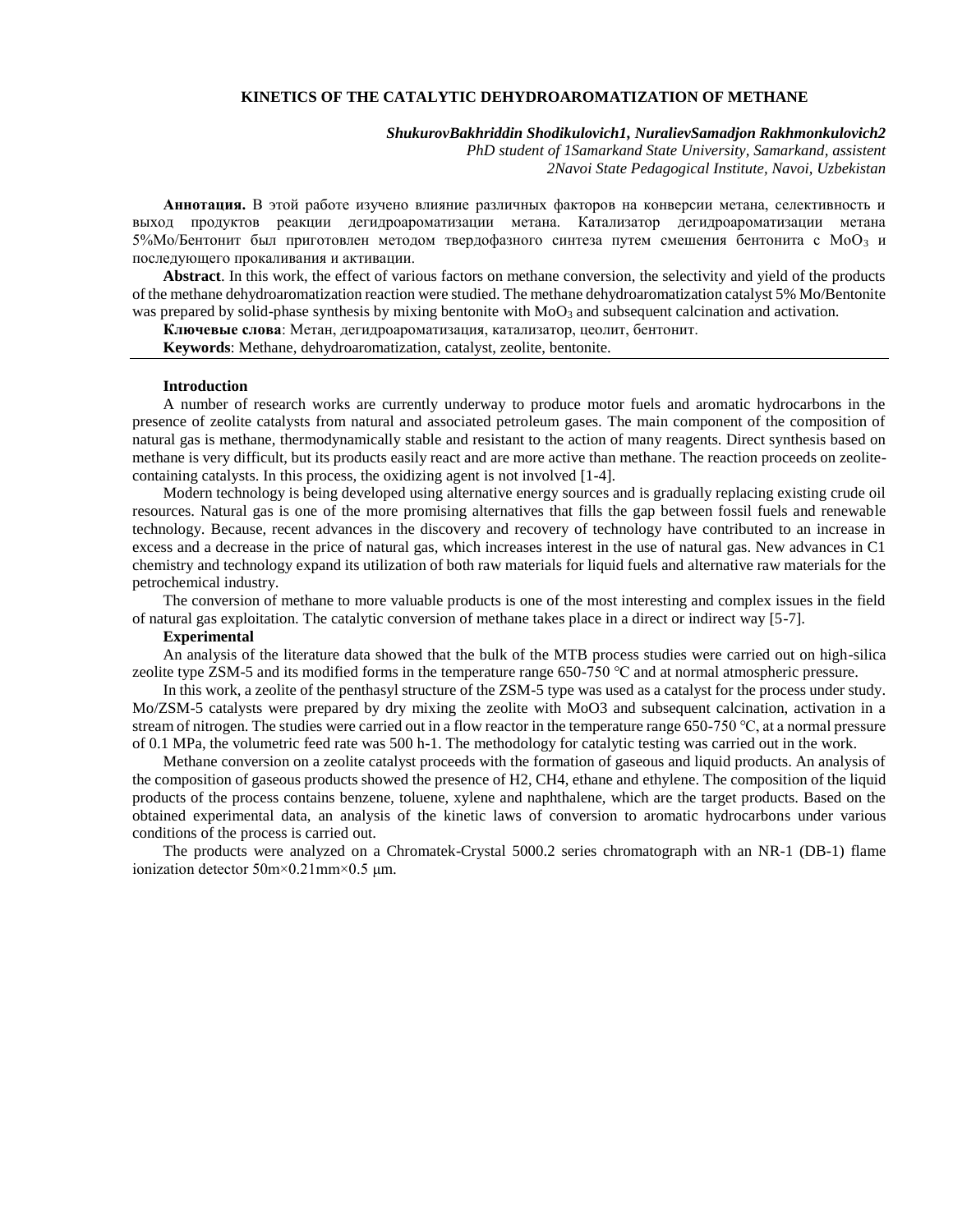

*The schematic diagram of the pilot installation is shown in Fig. 1.* 

*1-source of natural gas; 2,5-reducers; 3,4- adsorbers with silica gel; 6-monometer; 8-reactor; 9-oven; 10-catalyst; 11-thermocouple; 12- indicator of temperature; 13- temperature control; 14 heating batcher-cock; 15 condenser; 16-receiver; 17-unit preparation of gas; 18-tap; 19-nitrogen container; 20- hydrogen container; 21 chromatographer; 22- chromatographic column; 23 - detector; 24-recorder.*

During the experiments, technological parameters such as:

- consumption of incoming nitrogen to purge the reactor with the catalyst;
- methane consumption in cm3/min;
- temperature (℃);

# **Results and discussion**

The efficiency of the process of conversion of methane to benzene was determined by the following indicators of methane conversion, selectivity by reaction products and yield of reaction products.

The results of a study of methane to aromatics are presented in Figure 2.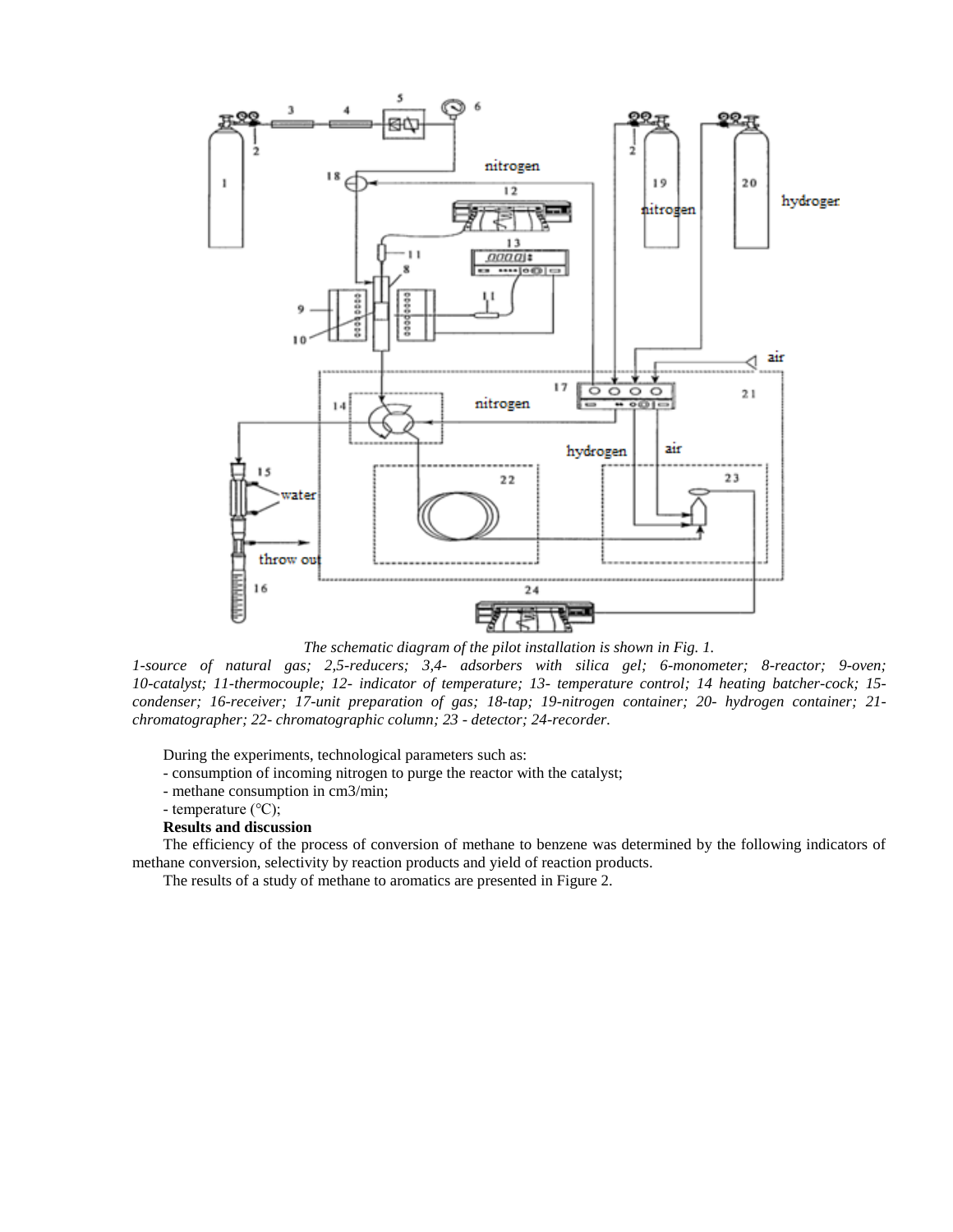

Thus, in the temperature range 650-750 ℃ methane conversion reaches a maximum at 650 ℃, a further increase in temperature negatively affects the degree of conversion, which decreases from 14.5 to 12.5 mass. % at 650 and 750℃, respectively.

Figure 2 shows the temperature dependence of the content of aromatic hydrocarbons in the composition of products. With increasing temperature from 650 to 750 °C, benzene selectivity decreases from 47.1 to 23.4 mass. %, and a further increase in temperature leads to the formation of coke and compact products.



### **Conclusions**

As a result of the studies, the effectiveness of the zeolite structure of the penthasyl type ZSM-5 in the reaction of the conversion of methane to aromatic hydrocarbons was established. The maximum values of methane conversion, benzene content and yield were 14.5, 57.6 and 12.9% of the mass. respectively. The study of the main process parameters showed that the temperature range of 650-750 °C and a pressure of 1 atm are optimal. Thus, as a result of the study, the main principles of the process of the conversion of methane to aromatics on zeolite structure penthasyl type ZSM-5 in the studied range of basic parameters were established.

#### **References**

[1] B.Tuktin, L.B. Shapovalova, R.I. Egizbaeva, A.A.Shapovalov. Nonoxidative conversion of methane to aromatic hydrocarbons on Mo/Al<sub>2</sub>O<sub>3</sub> and Mo-Co/Al<sub>2</sub>O<sub>3</sub> catalysts promoted by ZSM zeolite // Izvestiya NAS RK. A series of chemistry and technology. - 2013. - No. 6. - P.46-51.